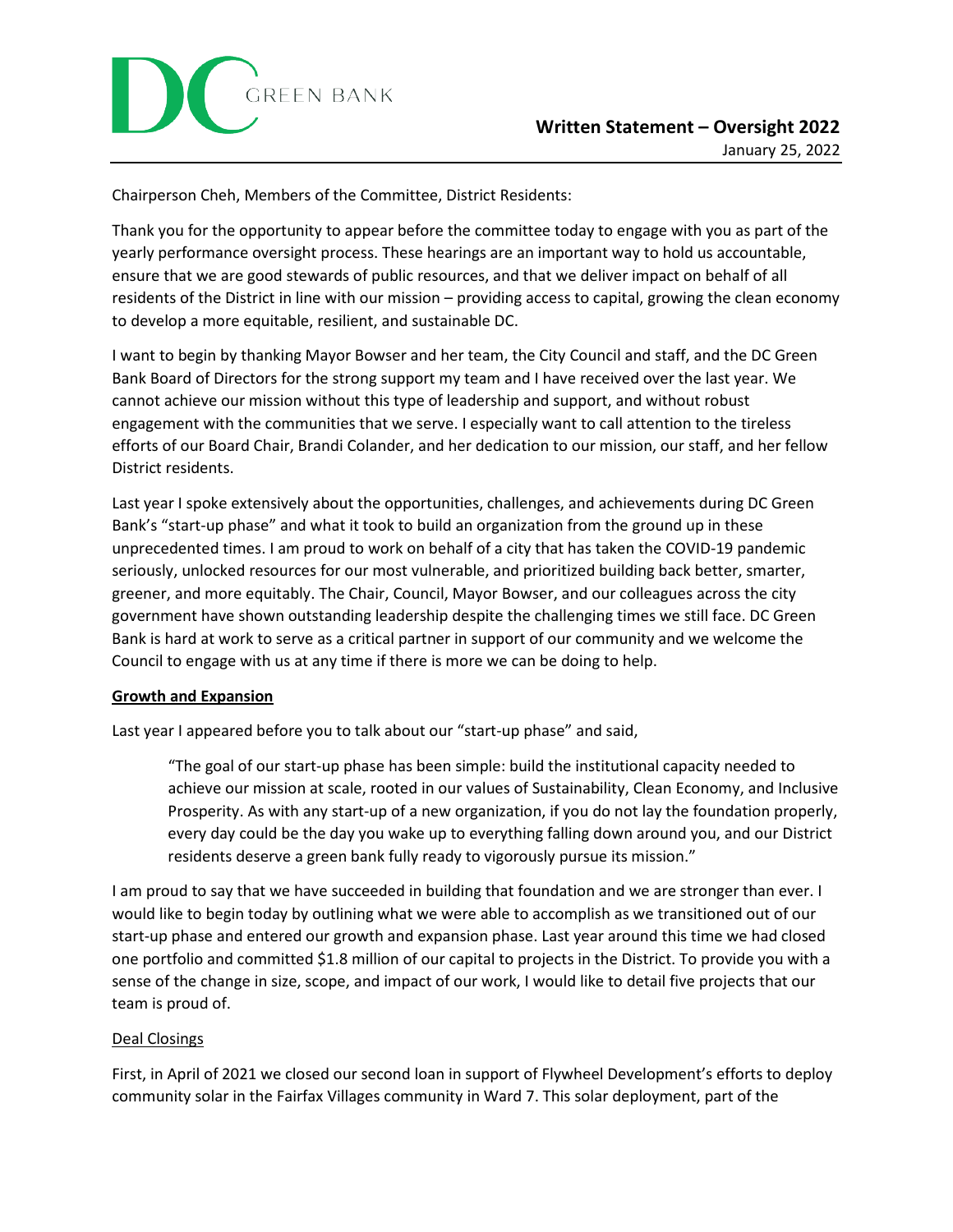

District's Solar for All program, expanded on the existing solar installations in this forward-thinking community, bringing much-needed renewable and affordable energy to hundreds of LMI families across the city. The \$1.7 million construction loan from DC Green Bank played a critical role in unlocking the potential of this project, which created 19 clean energy jobs during the construction phase, and is expected to reduce nearly 1,000 tons of CO2-equivalent annually and save District residents as much as \$2.3 million in electricity savings over the next 15 years. We are pleased to be able to say that the construction phase went smoothly and that we were able to cut the ribbon, alongside our partners, in October of last year to officially bring this system online. I want to thank Chair Cheh, as well as Deputy Mayor for Operations and Infrastructure Lucinda Babers, for making time to join us at this exciting occasion. Beyond the festivities of that day, we have since been able to demonstrate one of the critical ways that green banks deliver results for the community. Following the completion of construction, we engaged with an area Community Development Financial Institution (CDFI), Virginia Community Capital, to transition the existing construction loan for Flywheel Development to an innovative and affordable permanent loan. This process allowed us to bring in private capital to the clean energy sector, promote deeper understanding within a partner financial institution about investing in solar in the District, and decrease the share of the loan that remains on our balance sheet by half, so that we can recycle that capital into new opportunities in the city. As part of the permanent loan, DC Green Bank retains a 50% stake in the permanent loan and will make a modest return on those funds over the next 10 years, delivering a steady stream of revenue that we can pump into additional projects as well.

Second, in September of 2021 we announced an exciting revolving loan facility to deliver up to five new stormwater retention and green infrastructure projects across Wards 5, 7, and 8. The \$650,000 loan facility is expected to provide for approximately 10,000 square feet of new green infrastructure, which would help divert around 250,000 gallons of stormwater runoff per storm event, improving our local air and water quality. These projects also create good, clean, local jobs right here in the District. Our partners at Green Compass have already completed their first project as part of this effort, at Perry Street Preparatory Public Charter School in Ward 5, and we were pleased to be able to join them and our friends at Casey Trees for a tree planting event last Fall. Providing a revolving loan facility to our partners at Green Compass for this important work has created a foundation on which we can build to accelerate our investment in this critical sector and deliver concrete benefits and revenues to our city.

Third, I want to talk about a critical role that green banks serve: as a gap filler. Traditional commercial banks struggle to meet market demand when loans are for things that are innovative, small and targeted, at the higher-risk planning stage and/or are expected to deliver impacts well beyond financial returns. We are pleased to be able to fill these types of gaps in the green finance space here in the District. One project in particular is an outstanding showcase for our abilities to meet this demand. In September of 2021 we closed on a pre-development deal with our partners at Medici Road. Medici Road is a nonprofit community development organization that is committed to reducing long-term generational poverty in DC and delivering educational, housing and economic development, and public health outcomes. The pre-development loan from DC Green Bank – loans designed to support the scoping, planning, and design phase of projects – filled a critical gap for Medici Road. They have never undertaken the type of project that they are envisioning and, therefore, were unable to identify a commercial bank to provide a pre-development loan for their groundbreaking project. After working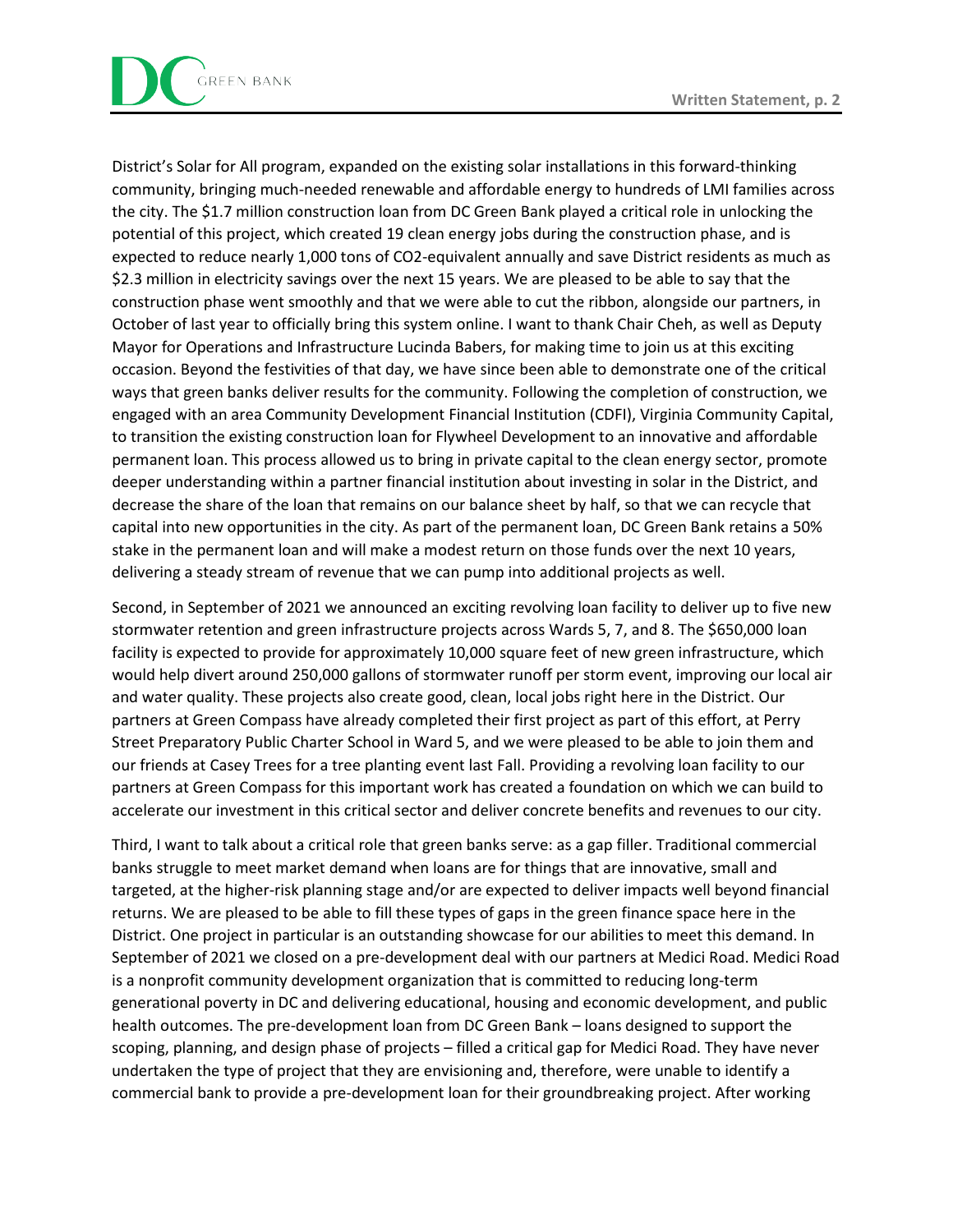with their team to better understand their vision and the financial implications of the project, our team was able to close on a \$250,000 pre-development loan to deliver the support they needed to move from big dreams to identifying contractors to start planning. The development they have in mind is a dream project for a green bank, and it is expected to touch on multiple of our core investment areas – solar energy, green buildings, and stormwater infrastructure – as well as additional critical priorities for the District, including affordable housing and food security. The project is slated to deliver a new, efficient 17,000 square foot building that would contain 13 affordable condominium units, space for offices for a community-based organization, and what would be Ward 7's fourth grocery store for the nearly 100,000 residents of the ward. Furthermore, the Medici Road team is committed to hiring District and local Deanwood residents for the up to 65 jobs created through the project – 55 construction jobs and an additional 10 permanent jobs for the grocery store and office space. The building designs include rooftop solar as well as a stormwater recycling system. In total, these systems could retain 9,000 gallons of stormwater runoff per storm event – reducing soil erosion and local pollution by 2-5% - and save residents more than \$300,000 in electricity costs over the next 10 years. These are the types of projects, and the types of partners, that DC Green Bank was created to deliver and we are pleased to be able to invest in community-rooted institutions and projects of this nature.

Fourth, building on the success and experience gained working with the Medici Road team on our first pre-development deal, we reached even higher on our next deal. In November of 2021 we announced the closing of a \$1.85 million pre-development deal with our partners at Jonathan Rose Companies and the locally based Somerset Development Company. This deal supports all four of our core investments priorities – solar, stormwater, green buildings, and transportation electrification – and also increases the number of affordable units in the development. The development partners are in the planning phase to redevelop Faircliff Plaza East, an affordable housing development in Ward 1. The extensive planning process requires a large investment but is expected to deliver incredible results. The envisioned redevelopment would: increase the number of affordable units by 50%; deliver a solar integrated roof with 67kW of solar capacity and 98 MWh of annual production; pursue the highest levels of green building standards, resulting in a building that achieves net-zero energy operational carbon; install a green roof for climate control and stormwater management benefits; utilize carbon-sequestering concrete for construction; and, install up to 10 electric vehicle charging stations. In short, this project has the potential to be a game changer. In addition to the enormous benefits that such a project would bring, DC Green Bank is also pioneering a new pathway for delivering green benefits and many of the cobenefits that come along with it. Embedded in the loan agreement we have included interest rate incentives for achieving the high bar set forth by the developers. The higher sustainability and equity targets they hit, the lower the interest rate goes. This project is proof-positive that we can incentivize developers to build a future that is green, clean, equitable, and fiscally sound. We are looking forward to closing more deals of this nature and sharing the learning that comes along with it.

Fifth, we are scheduled to close a deal imminently with another solar partner. Our value of Inclusive Prosperity means that we highly value the opportunity to invest in critical community institutions, and working with this new partner gives us that chance. The approximately \$2 million deal serves to bolster the finances of an existing portfolio of community solar projects sited at non-profit and faith-based institutions across the city, and provide a revolving loan facility to deliver ongoing financing to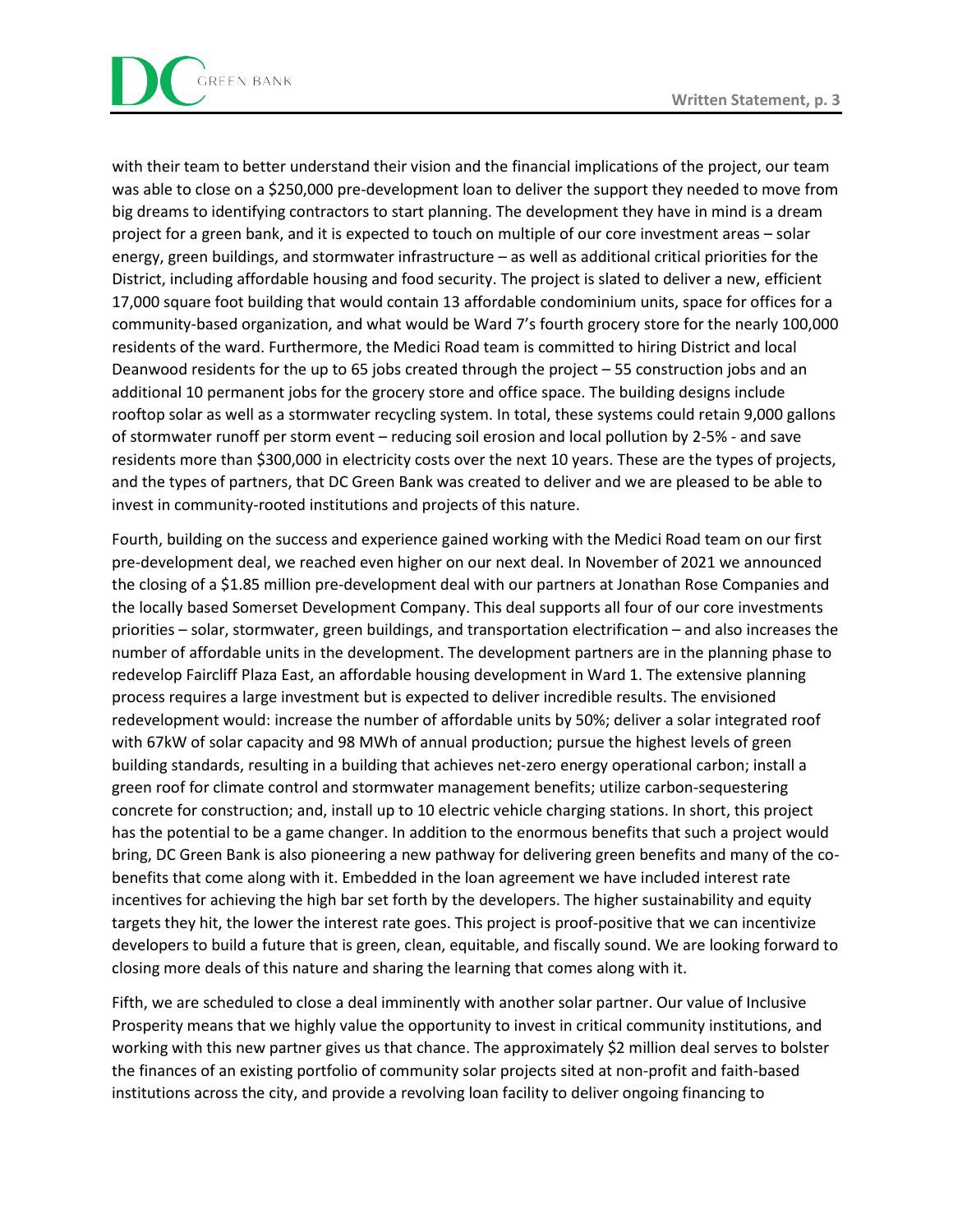encourage additional solar installations at community-serving institutions. In order to meet the District's climate, energy, and equity goals we need to rapidly scale up the deployment of solar. This investment is another down-payment on the city's solar future.

These five projects and investments are emblematic of the impact that DC Green Bank can deliver across the District, and we are ramping up to make that happen. When I last appeared before you, we had committed \$1.8 million. As of this hearing, we can now proudly say that, through the deals I already mentioned and the partnerships we have entered into that I will touch on shortly, we will have committed nearly \$9 million to date as part of projects that are slated to pour more than \$20 million into our city, with another \$10 million in closing discussions right now. While I can't promise you that we will come back next year with another five-fold increase in committed funds, we do project to double or triple these totals.

## Transparency and Accountability

As we significantly ramp up deployment, we need to make sure that we are measuring our impact beyond the topline numbers of investment and serving as transparent stewards of public dollars. That is why in March of 2021, following a public comment period, we finalized the DC Green Bank Performance Targets. We know that you focus on what you measure, and our performance targets will serve as a guide for us as we push towards our collective goals.

A critical piece of our work is transparency. Two key tools on the road to transparency and accountability are our annual report and our website. At the close of 2021 we finalized our FY21 annual report, which details the work and impact of the bank over the preceding fiscal year and looks towards the future as well. This year's annual report included some of the exciting details that I have already mentioned as well as some of the outputs from the first phase of the implementation of our performance targets.

Second, an important tool for transparency is the DC Green Bank website. Our team has completed work on a dedicated Transparency and Accountability page that has a wealth of resources about our operations and investments. To illustrate, the page includes our commitment to transparency and accountability as a key value, annual reports, audited financial statements, performance targets, our Board's bylaws, recordings of our annual public hearings as well as Council performance and budget oversight hearings, our authorizing legislation, and minutes, agendas, recordings, and presentations from our board meetings. It is a wealth of information in one place for everyone across the District to access.

## **Building a Greener Future, Together**

Now that I have discussed the rapid increase in our impact during our growth and expansion phase, I want to talk about where we are headed in the future. DC Green Bank was created to be a leader on climate and sustainability, and we are building the infrastructure to fulfill that role for years to come.

Being a leader on these issues means developing strong partnerships. I would like to highlight a few to showcase what we will be able to achieve together.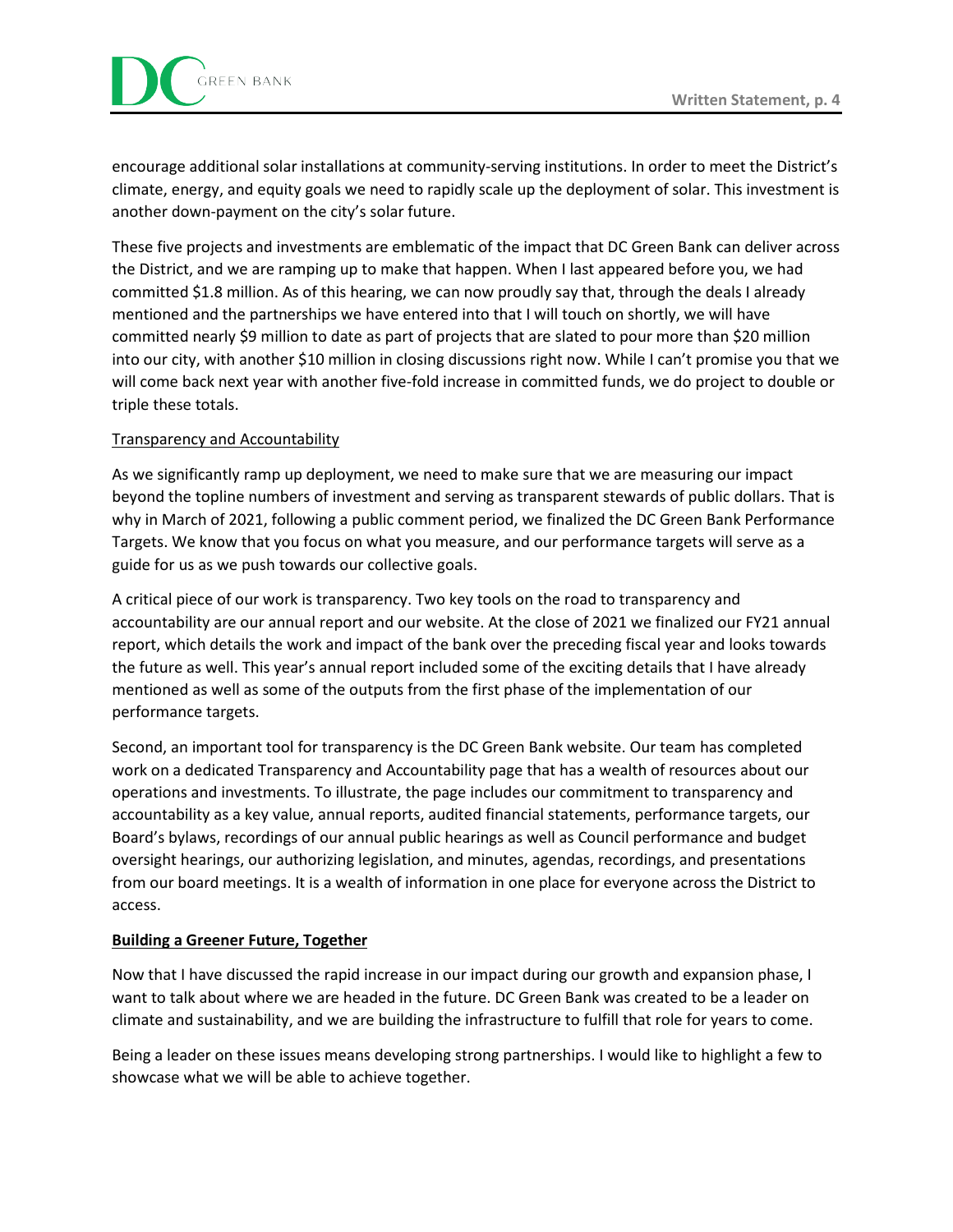### New Partnerships

Just last week we announced a new partnership with our friends at City First Enterprises, a local Community Development Financial Institution (CDFI) committed to being a part of the climate and energy solution. This partnership aims to unlock nearly \$3 million in clean investments into the District economy, focusing on our small businesses as well as multifamily, commercial, and industrial property owners and commercial tenants. Small businesses will be eligible to apply for loans ranging from \$10,000 to \$150,000 for clean energy, energy efficiency, and resilience investments. Exactly the types of investments that improve a business's ability to adapt and meet demand in challenging times and increase their cash flow in the near-term. Small businesses are a key reason for the success of our city and important drivers of innovation. We think it is imperative for the future of our work that we deliver affordable financing options to small businesses to make much-needed systems and building upgrades so that they can serve the community for years to come. Given their existing relationships with the small business community, and their strong management of the city's Covid relief programs, totaling over \$80 million in direct transfers to local entrepreneurs, including the Small Business Resiliency Fund, Restaurant Bridge Fund, Commercial Property Acquisition Fund, and the new Bridge Fund: Small Business Relief, we could not have found a better partner than City First Enterprises.

A second new partnership to deliver impact for the future we expect to be signed today. Although DC Green Bank is unable to make consumer loans directly, we know that we cannot achieve the District's climate and energy goals if every resident of the city cannot do their part. That is why we are partnering with a national credit union to offer affordable financing options to city residents to invest in solar, energy efficiency upgrades in their homes, and transition to personal electric transport options like electric cars and bicycles. This type of financing can serve as a catalyst to transform entire neighborhoods across the District, and we are proud to partner with a national credit union to provide a loan-loss reserve to incentivize the deployment of capital in the city and to decrease the cost of financing for residents. We will roll this program out to District residents in the coming weeks.

A third new and critical partnership to ramp up our impact for years to come is the Affordable Housing Retrofit Accelerator. Through the leadership of Mayor Bowser and the City Council, DOEE, DCSEU, and DC Green Bank have teamed up to deliver a seamless continuum of service to support affordable housing building owners and operators to meet the city's Building Energy Performance Standards (BEPS). This partnership is fully in line with our commitment to Inclusive Prosperity, delivering key resources to bolster the city's investments in affordable housing and put the 100+ affordable buildings that currently do not meet BEPS at the front of the line for support. At this time, through federal American Rescue Plan Act (ARPA) resources, DC Green Bank is slated to receive more than \$10 million to deliver low-cost loans for retrofits for this building stock, and much more will be needed in the years to come to meet the emerging demand.

Lastly, DC Green Bank is proud to be the new administrator of the DC PACE program. I want to thank our colleagues at DOEE for their work as strong stewards of the program, particularly as DC PACE rapidly approaches a milestone: \$60 million in lifetime investments unlocked across the city. On October 1, 2021, the administration of the DC PACE program transitioned from DOEE to DC Green Bank, and we are excited to build on this success. We have continued to retain Urban Ingenuity, the long-time partners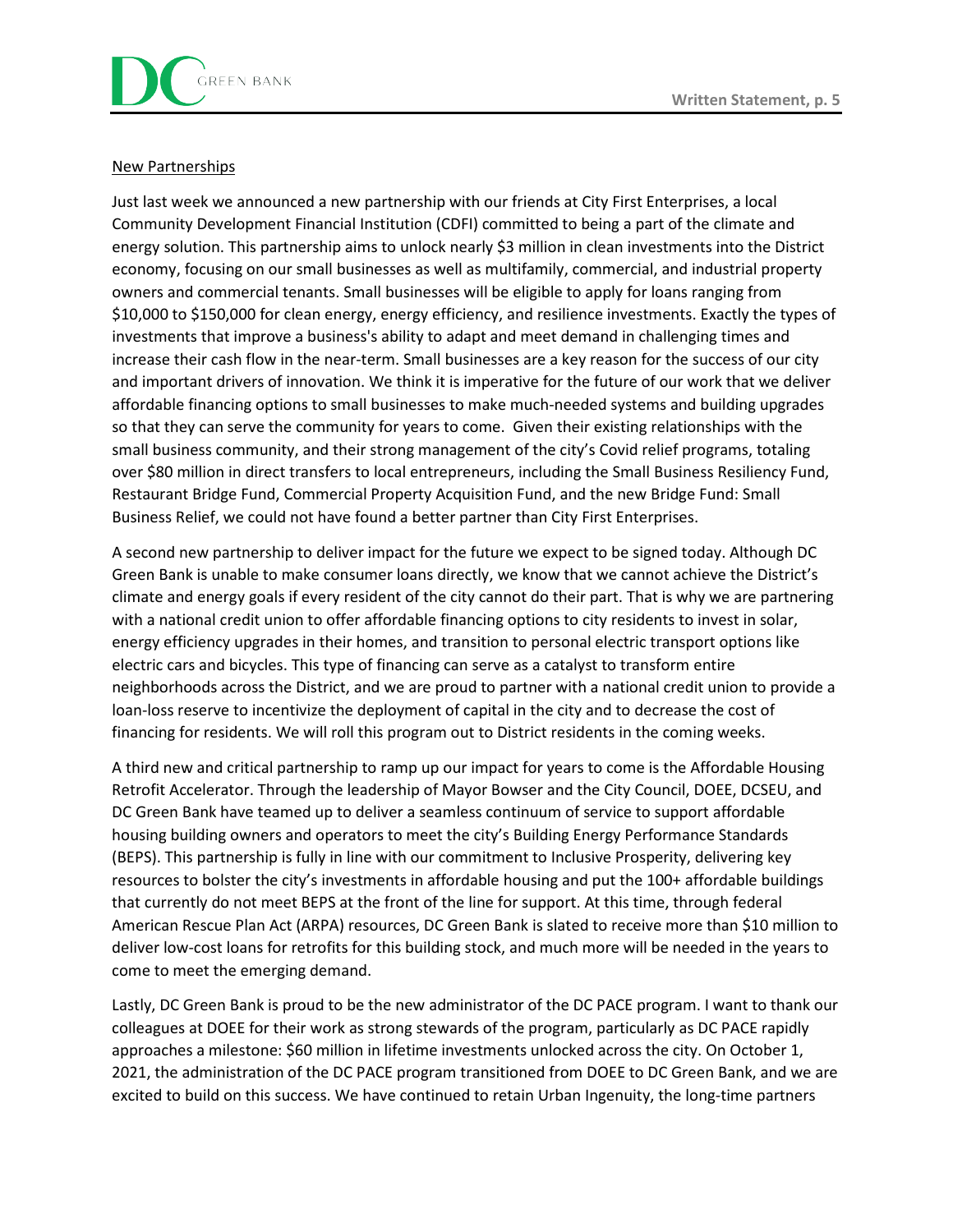and contractor establishing and servicing the program, as third-party support for the DC PACE transition. They have been outstanding through this process and are a key reason why the program has been successful to date and is in prime position to support us as we accelerate investments during these critical years for our infrastructure and our climate.

A strong slate of partnerships like this is critical to our success, and will further help us to bolster our existing pipeline of projects. At this time, we have more than 25 projects in our near-term pipeline, demonstrating more than \$900 million in overall financing needs, with more than \$80 million of that as prime opportunities for DC Green Bank investment. The demand is there for affordable, green financing far beyond the resources that we currently have on hand. The more resources for investment that we have available, the more credible partners we are to crowd-in tens, and potentially hundreds, of millions of dollars for investment in the District, generating climate, energy, public health, job creation, and more benefits for our residents and future generations. As one example, we are excited to be working with our partner Volt Energy, led by Gilbert Campbell, in an almost \$8M short-term financing to support 2.2MW of rooftop solar at Howard University. As part of that project, Gilbert and his team are committed to providing hands-on educational opportunities to the next generation of diverse renewable energy leaders. These projects take years to develop, and months to prepare and finalize financing, and therefore I urge the Council to consider our existing funding commitments a priority. We also welcome the Council's assistance in identifying additional opportunities for us to deploy dollars so that our community reaps these incredible benefits on a recurring basis as we recycle capital across multiple projects.

## Capital Strategy and Working with the Council

To ensure that we are achieving our goals and transforming the city, we have developed a capital strategy framework to identify key targets for the allocation of our capital, particularly by sector and product mix, but also to outline a five-year roadmap to pursue financial sustainability. As a key step on this road, we are well on our way to doubling or tripling our capital commitments by the end of 2022. This is a significant increase from previous years and a strong show of resolve to accelerate our role in achieving the city's climate, energy, and equity goals. In addition, we are hard at work developing plans to augment our existing and incoming District dollars with federal, private, and philanthropic dollars. Crowding-in this type of investment is the only way that we can achieve our collective goals and we are excited to appear before you next year to talk more about our early successes.

Each time I have appeared before Chair Cheh she has asked me some version of "what else does DC Green Bank need to be successful?" or "is there anything else we can do to support you?" Our team genuinely appreciates that type of unwavering commitment to this important work and to our mission. And, to proactively answer that question, here are a few items I wanted to raise today.

First, as the federal government considers additional investments through the Build Back Better agenda and in our nation's human and climate infrastructure, we are eager to work with the Council and Mayor's office to secure additional federal dollars to support our work. Given our unique nature as an independent financial entity, we can also help the District to deliver on any matching funds requirements for incoming federal resources. As I outlined previously, we have the capability to deliver innovative investments and leverage private capital that will transform the District for years to come,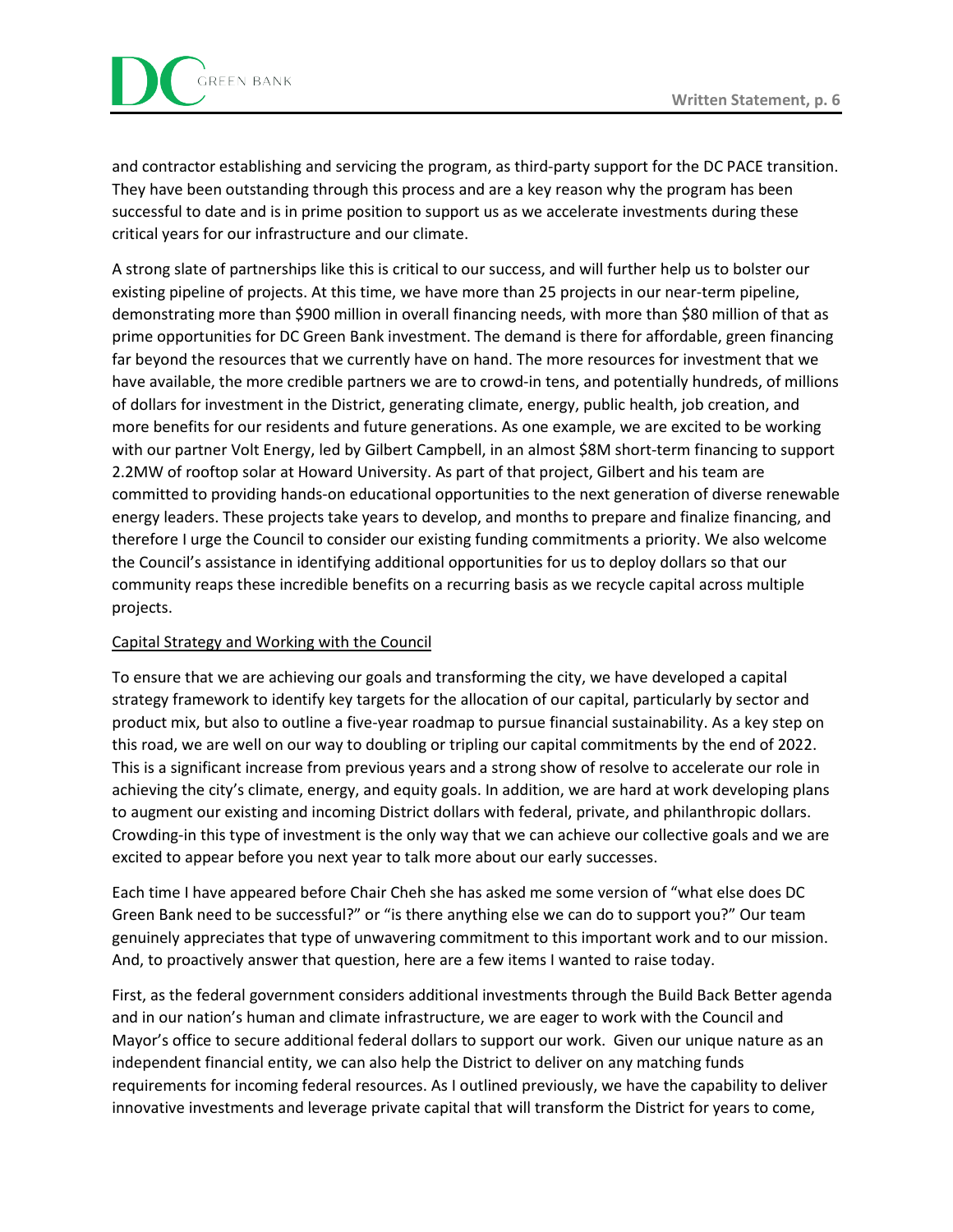and we want to ensure that the District gets its share of available resources to do just that. We are excited to work with you to pursue existing opportunities, like the recently passed national infrastructure bill, as well.

Second, we are incredibly fortunate to have a strong Board of Directors that is full of leaders that are committed to our mission and selflessly volunteer their time to support our work. It is important to our success that we are able to benefit from their outstanding and varied experiences. We appreciate the Council's quick work to keep us operating through the public emergency, and ask for your continued support to make sure we do not face any similar shortfalls in the future. It is important that we have a full board of directors so that we can benefit from their experience and complete the work of the bank in a timely way. As we ramp up investment, the workload of our board will increase and we want to ensure we have a full slate of members ready to serve the community. We look forward to continuing to work in a productive manner with the Council and MOTA on this issue.

Third, we know that the District can be a national leader on transportation electrification. We have the opportunity to electrify our city's fleets, our region's public transportation system, and also personal transportation options for our residents. I want to thank the Council and the Mayor's team for being committed to this work. In particular, I want to thank Deputy Mayor Babers for her commitment to bring this mindset to the WMATA Board. She knows that when we electrify transport we are able to decrease negative public health impacts on some of our most vulnerable residents and communities, while reducing the cost of transportation. I want to urge this committee and the Council to continue to encourage city departments to engage with us to discuss pathways to accelerate their timeline for the transition to electric vehicles. We can help to bring down the cost of this transition in the near-term, while the city reaps the benefits of dramatically cheaper operations and maintenance and public health outlays over the long-term.

Fourth, as I stated previously, the more capital DC Green Bank has on its balance sheet, and the sooner it is available, the more credible partners we are for private sector capital providers and the greater our ability to crowd-in private investment for a sustainable future. In finance, the old saying "time is money" is 100% true. The faster we can receive and put our money to work, the more revenue we can earn to deliver into additional sustainable projects. Today, funds are received from ratepayers and utilities that are earmarked for the green bank over a year before they are transferred to us to be able to deploy those projects. We are excited to work with the Council to deliver additional certainty and streamline this process.

And lastly, we ask this Committee, and the Council, to consider ways to increase the amount of funding available to support District residents and building owners and operators the resources they need to choose a clean energy future. In particular, we think that if financial resources were available to make electric heating and cooling systems cost competitive with methane producing systems that our friends and neighbors would choose the cleaner, more sustainable option and move the city closer to our collective goals. If made available, DC Green Bank is ready to deploy funds to help clients make this cleaner choice. We are happy to discuss this idea with you further to consider options for piloting a program like this. One such program could be ratepayer backed securitization, a financing tool that has